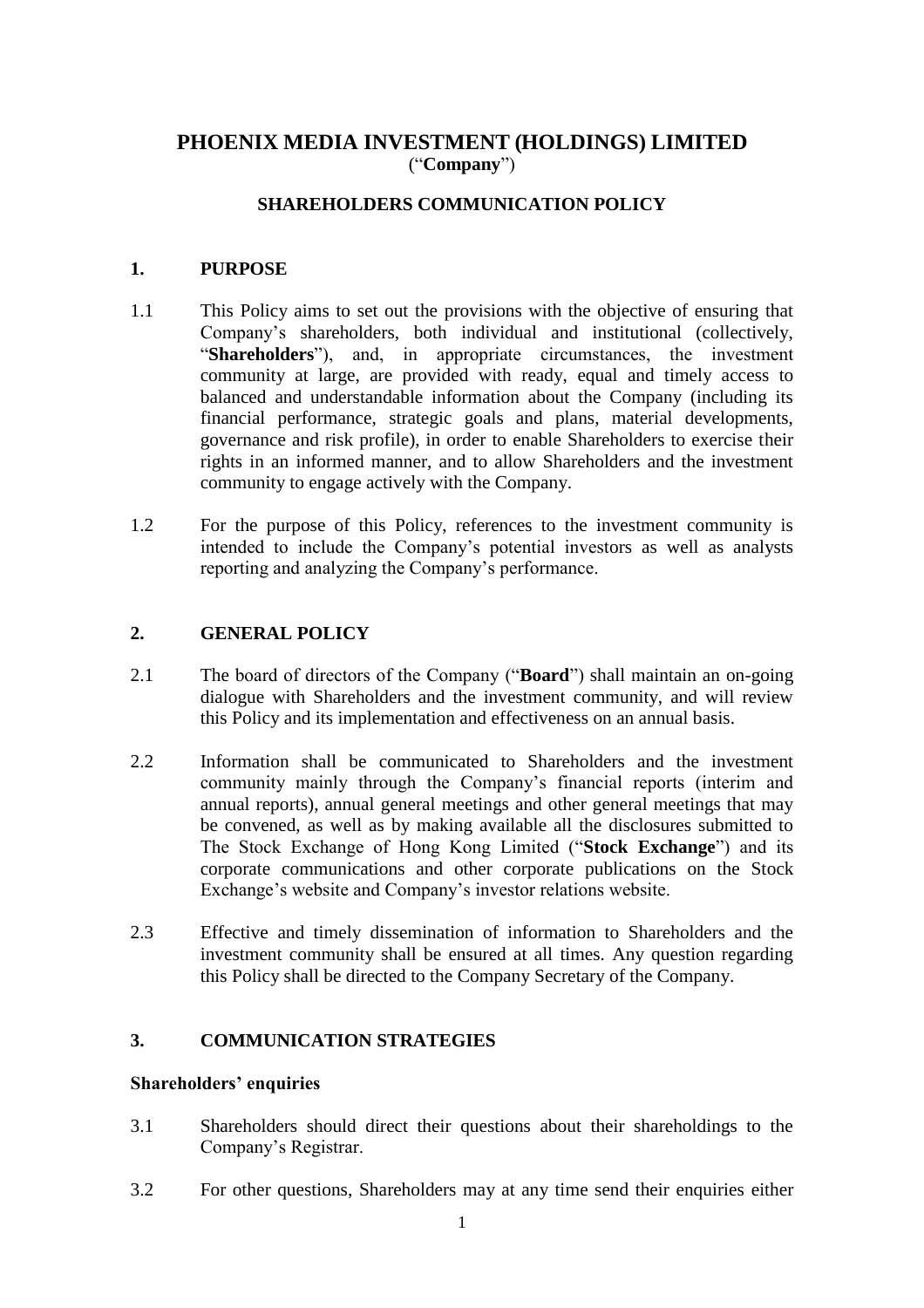by post to the Company Secretary of the Company at No. 2-6 Dai King Street, Tai Po Industrial Estate, Tai Po, N.T., Hong Kong or by email at hkcss@phoenixtv.com (most recommended), together with their names and contact details, in order to facilitate timely and effective communications.

- 3.3 Shareholders and the investment community may at any time make a request for the Company's information to the extent such information is publicly available.
- 3.4 Shareholders are encouraged to raise their queries at the Shareholders' meeting where directors and members of the senior management of the Company will be available to respond.

## **Corporate Communication**\*

3.5 Corporate communication will be provided to Shareholders in plain language and in both English and Chinese versions to facilitate Shareholders' understanding. Shareholders are encouraged to access the Company's corporate communications electronically via the Company's Corporate Website (as defined below) to help protect the environment. If applicable, Shareholders may change their choice of language (either English and/or Chinese) or means of receipt of the corporate communications (in hard copy or through electronic means).

## **Corporate Website**

- 3.6 Information on the Company's professional investor relation website www.irasia.com/listco/hk/phoenixtv ("**Corporate Website**") is updated on a regular basis.
- 3.7 Information released by the Company to Stock Exchange is also posted on the Corporate Website immediately thereafter. Such information includes financial statements, results announcements, circulars and notices of general meetings and associated explanatory documents and other regulatory disclosures etc.

#### **Shareholders' Meetings**

- 3.8 Shareholders are encouraged to participate in general meetings or to appoint proxies to attend and vote at meetings for and on their behalf if they are unable to attend the meetings.
- 3.9 Appropriate arrangements for the annual or extraordinary general meetings shall be in place to encourage Shareholders' participation.
- 3.10 The process of the Company's general meetings will be monitored and reviewed on a regular basis, and, if necessary, changes will be made to ensure that Shareholders' needs are best served.
- 3.11 Board members, including the chairman of the Board and chairmen of Board committees (or if they have genuine and good reasons for not attending, their